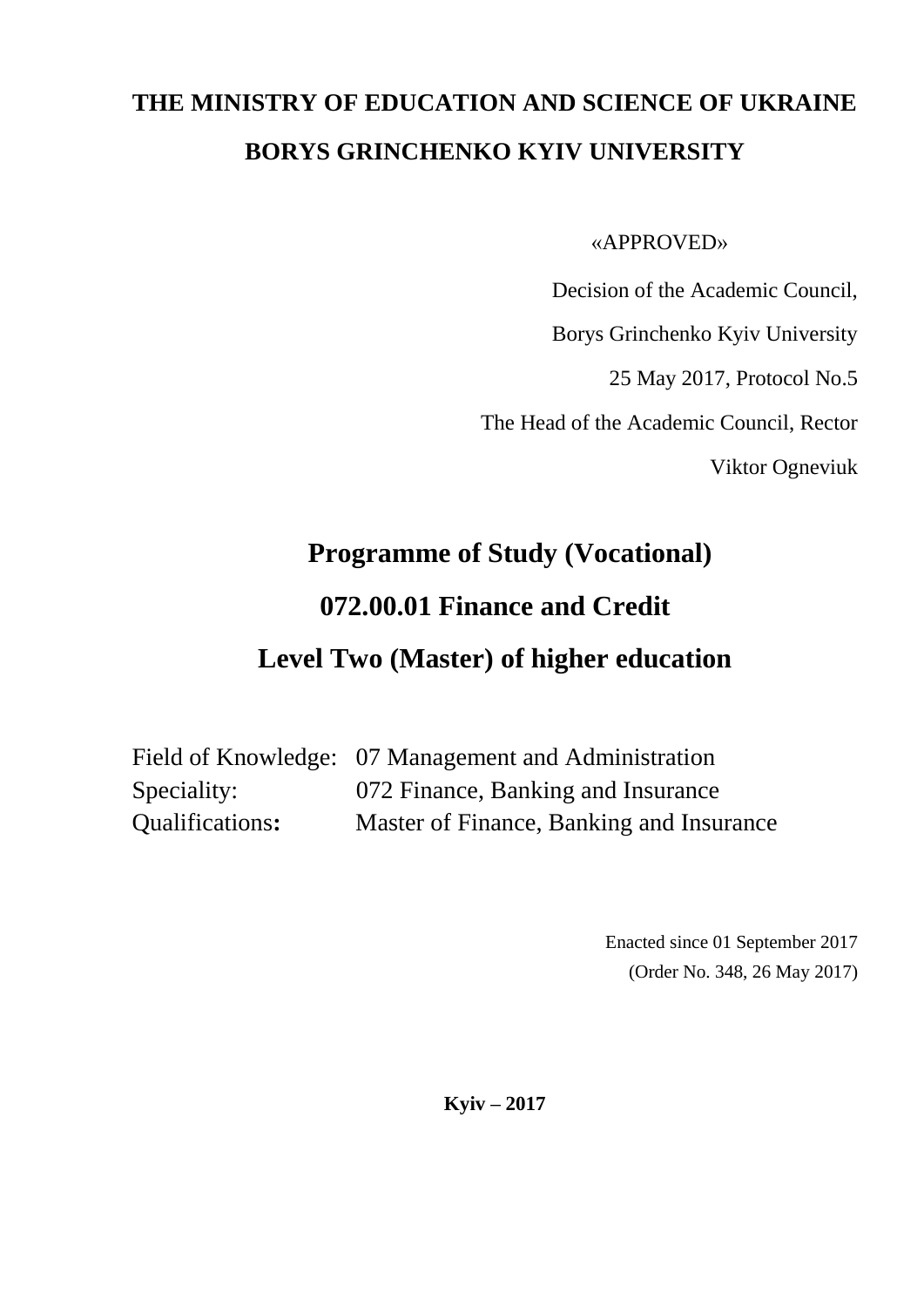# **LETTER OF APPROVAL Programme of Study (Vocational)**

# **The Chair of Finance and Economics Protocol No. 1 of 10.01.2017**

The Head of the Chair \_\_\_\_\_\_\_\_\_\_\_\_\_\_\_\_\_\_\_\_\_\_\_\_\_\_\_\_ Andriy Ramskyi

The Academic Council of the Faculty of Information Technology and Management

Protocol No 6, 15 March 2017

The Head of the Academic Council **Alla Mykhatska** 

The Head of the SMC of Standardization and Quality Education

\_\_\_\_\_\_\_\_\_\_\_\_\_\_\_\_\_\_ Olha Leontieva

 $\therefore$  2017 р.

Vice-Rector on Academic Affairs

\_\_\_\_\_\_\_\_\_\_\_\_\_\_\_\_\_\_\_\_\_\_\_\_\_\_\_ Oleksii Zhyltsov

 $\frac{1}{2}$ . 2017 р.

SRL Education Internationalization

The Head \_\_\_\_\_\_\_\_\_\_\_\_\_\_\_\_\_Olha Vyhovska

 $\frac{1}{2017}$ 

Vice-Rector for Research

\_\_\_\_\_\_\_\_\_\_\_\_\_\_\_ Nataliia Vinnikova

 $\frac{2017}{2017}$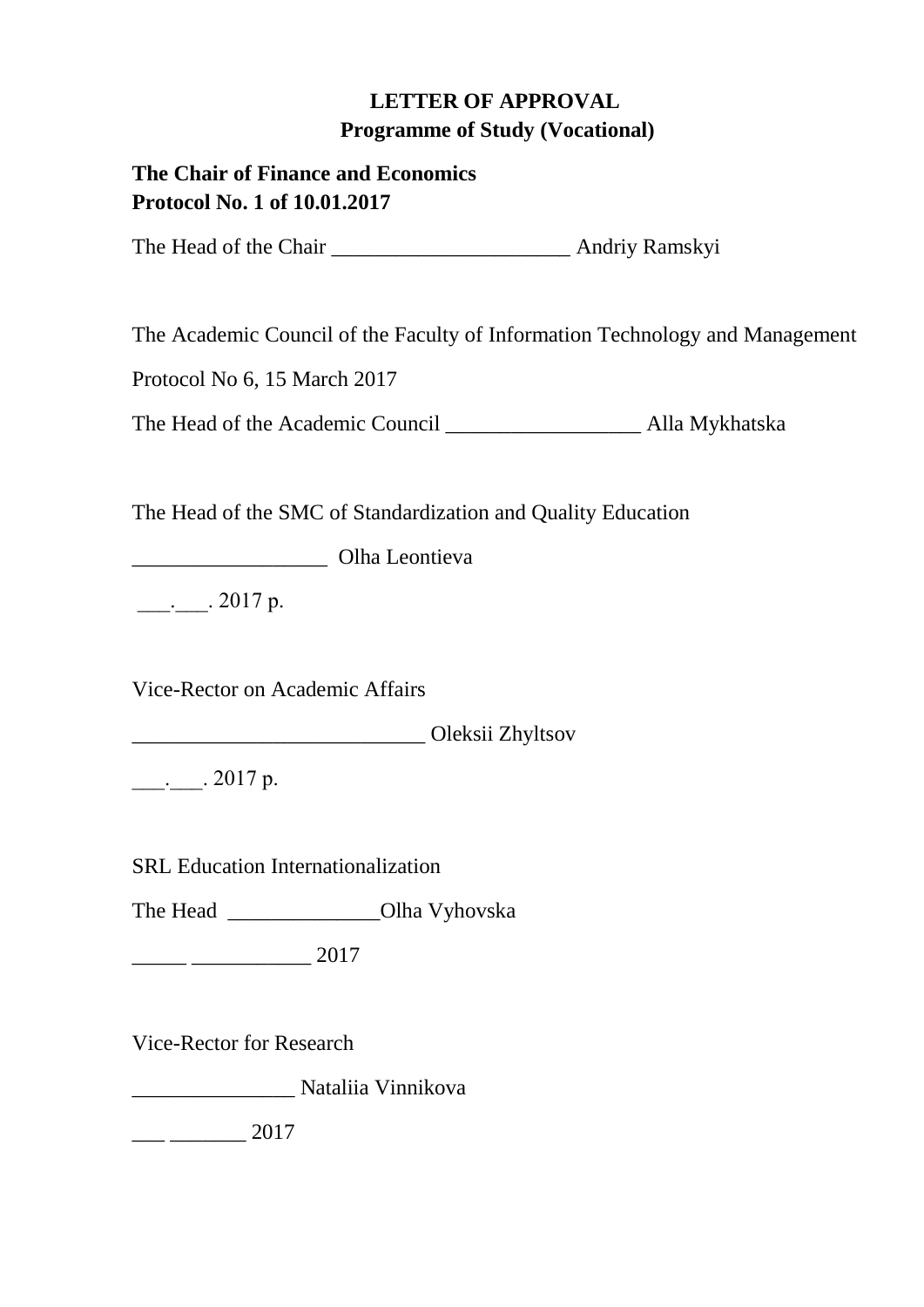# **PREAMBLE**

Developed on the basis of the Law of Ukraine "On Higher Education" and the Draft of the Standard for Higher Education of Ukraine in the field of knowledge 072 Finance, Banking and Insurance for Level Two (Master) of higher education by the project group consisting of:

**Ramskyi, Andrii,** Doctor of Economics, Associate Professor, the Head of the Department of Finance and Economics, Borys Grinchenko Kyiv University

**Zhukova, Yulia**, Ph.D. in Economic Sciences, Associate Professor, associate Professor of Finance and Economics, Borys Grinchenko Kyiv University

**Obushnyi, Serhii,** Ph.D. in Economic Sciences, Associate Professor of the Department of Finance and Economics, Deputy Dean of the Faculty of Information Technologies and Management, Borys Grinchenko Kyiv University.

# **Reviewers:**

**Odiahailo, Borys**, Doctor of Economics, Professor, Professor of the Department of international economic relations, University of Economics and law, KROK

**Seliverstova, Liudmyla**, Doctor of Economics, Associate Professor, Professor, Department of Finance, Kyiv National University of Trade and Economics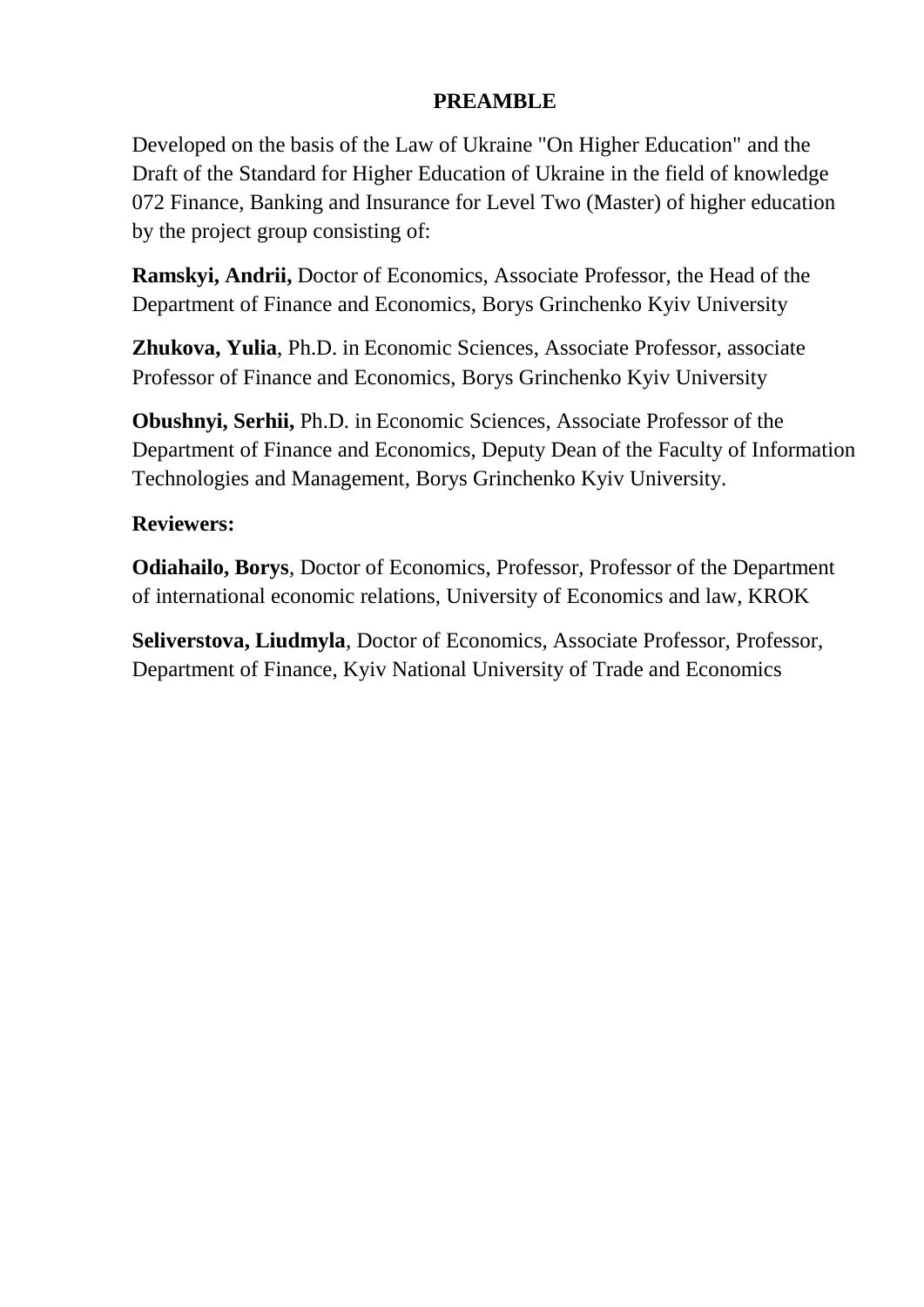#### **1. Profile of the educational program in specialty 072 "Finance, Banking and Insurance"**

| 1 - General information                                                                                                   |                                                                                                                                                                                                                                                                                                        |  |  |
|---------------------------------------------------------------------------------------------------------------------------|--------------------------------------------------------------------------------------------------------------------------------------------------------------------------------------------------------------------------------------------------------------------------------------------------------|--|--|
| The full name of the higher<br>education institution and the<br>structural unit                                           | Borys Grinchenko Kyiv University<br>Faculty of Information Technologies and Management                                                                                                                                                                                                                 |  |  |
| the qualification the original<br>language                                                                                | <b>Higher education and the name of</b> Master specialty 072 Finance, banking and insurance<br>educational program: 072.00.01 Finance and credit educational<br>qualification: master of Finance, banking and insurance<br>specializations: "International Finance" and "Financial<br>Intermediation". |  |  |
| Official name of the programme<br>of study                                                                                | 072.00.01 Finance and credit                                                                                                                                                                                                                                                                           |  |  |
| Type of diploma and term of<br>study according to the<br>programme                                                        | 90 credits ECTS Master degree, unitary<br>term of study: 1 year 4 months                                                                                                                                                                                                                               |  |  |
| <b>Availability of accreditation</b>                                                                                      | Implementation in 2017 National Agency for quality assurance<br>of higher education. Ukraine.<br>The deadline for submitting the program for accreditation is<br>2018.                                                                                                                                 |  |  |
| <b>Cycle / Level</b>                                                                                                      | Level Two (Master) / FQ-EHEA second cycle, EQF LLL-7<br>level, the $NQF$ – level 8                                                                                                                                                                                                                     |  |  |
| The education level required to<br>commence study under the<br>programme                                                  | Level One (Bachelor) of higher education                                                                                                                                                                                                                                                               |  |  |
| <b>Prerequisites</b>                                                                                                      | Bachelor's degree                                                                                                                                                                                                                                                                                      |  |  |
| Language (s) of teaching                                                                                                  | Ukrainian                                                                                                                                                                                                                                                                                              |  |  |
| Validity of the programme of<br>study                                                                                     | 2022                                                                                                                                                                                                                                                                                                   |  |  |
| <b>Internet address of the permanent</b> http://kubg.edu.ua/<br>placement of the description of the<br>programme of study | 2 - The purpose of the programme of study (vocational)                                                                                                                                                                                                                                                 |  |  |

#### **2 - The purpose of the programme of study (vocational)**

 Formation of program competencies that will allow masters to learn the most advanced theoretical and methodological knowledge, basic skills and abilities that will enable them to work successfully in the financial services market, science, education, and guarantee the demand in the labor market.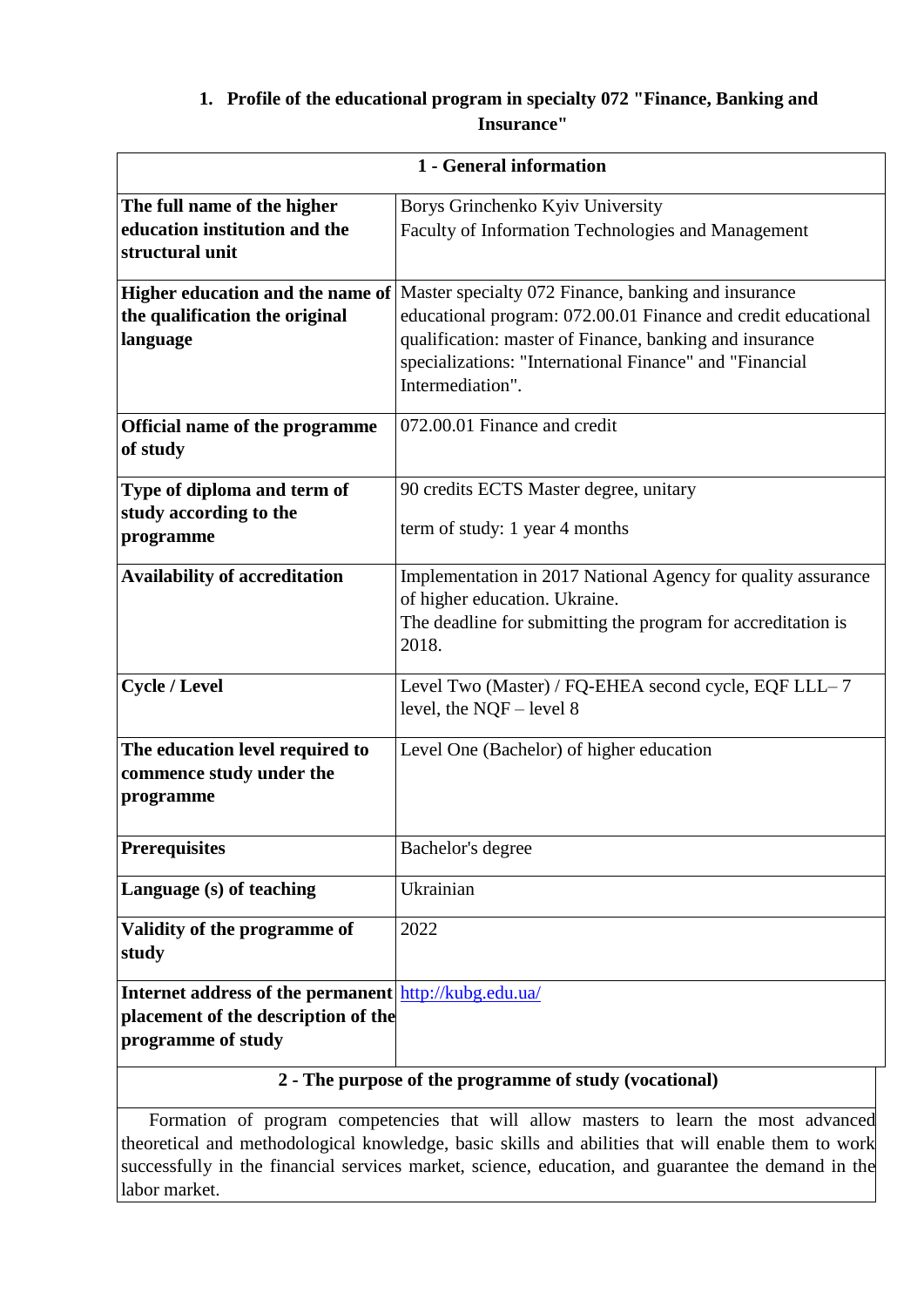| 3 - Characteristics of the programme of study   |                                                                                                                                                                                                                                                                                                                                                                                                                 |  |  |  |
|-------------------------------------------------|-----------------------------------------------------------------------------------------------------------------------------------------------------------------------------------------------------------------------------------------------------------------------------------------------------------------------------------------------------------------------------------------------------------------|--|--|--|
| Subject area                                    | Objects of study and /or activity:                                                                                                                                                                                                                                                                                                                                                                              |  |  |  |
|                                                 | General laws and trends in the formation, functioning and development of<br>financial and monetary relations in society, the processes of their modeling<br>and regulation.                                                                                                                                                                                                                                     |  |  |  |
|                                                 | <i>Learning objectives:</i> gaining the ability to solve complex problems in the<br>field of professional and/or research activities and practices; mastering the<br>methods of development and justification of optimal management decisions<br>in the field of finance, banking and insurance.                                                                                                                |  |  |  |
|                                                 | The theoretical content of the subject area: epistemological and<br>methodological foundations of financial science; scientific-methodical and<br>applied problems of analysis of economic phenomena and processes; laws<br>and mechanisms of effective activity of financial entities, conditions and<br>means of maintaining their dynamic balance; problems of history of<br>financial and economic thought. |  |  |  |
|                                                 | Methods, techniques and technologies: general scientific methods of<br>cognition, mathematical, statistical and qualitative methods of economic<br>analysis, economic and mathematical modeling, information<br>and<br>communication technologies, methods of research and presentation of<br>results.                                                                                                          |  |  |  |
|                                                 | Instruments and equipment: modern information and communication<br>equipment, information systems and software products used in economic<br>activities.                                                                                                                                                                                                                                                         |  |  |  |
|                                                 | The proportion of the volumes of the general and professional components<br>and optional parts:                                                                                                                                                                                                                                                                                                                 |  |  |  |
|                                                 | Disciplines for the formation of General competences (11.1%), disciplines<br>for the formation of professional competences (40%), disciplines of<br>specialization $(22.2\%)$ , practical training $(20\%)$ , other $(6.7\%)$ .                                                                                                                                                                                 |  |  |  |
| <b>Orientation of the</b><br>programme of study | The programme is based on the development of knowledge gained from<br>finance, banking and insurance, which provides certain employment<br>opportunities and the possibility of further professional and scientific career.                                                                                                                                                                                     |  |  |  |
| programme of study                              | The main focus of the Advanced course in financial management, corporate finance, international<br>management and financial markets.                                                                                                                                                                                                                                                                            |  |  |  |
| and specialization                              | Additional specializations: international finance and financial intermediation.                                                                                                                                                                                                                                                                                                                                 |  |  |  |
| <b>Specific features of</b><br>the programme    | Meeting the needs of business entities in highly qualified personnel with<br>theoretical knowledge of domestic and foreign financial management system<br>and practical skills in the field of financial management                                                                                                                                                                                             |  |  |  |
|                                                 |                                                                                                                                                                                                                                                                                                                                                                                                                 |  |  |  |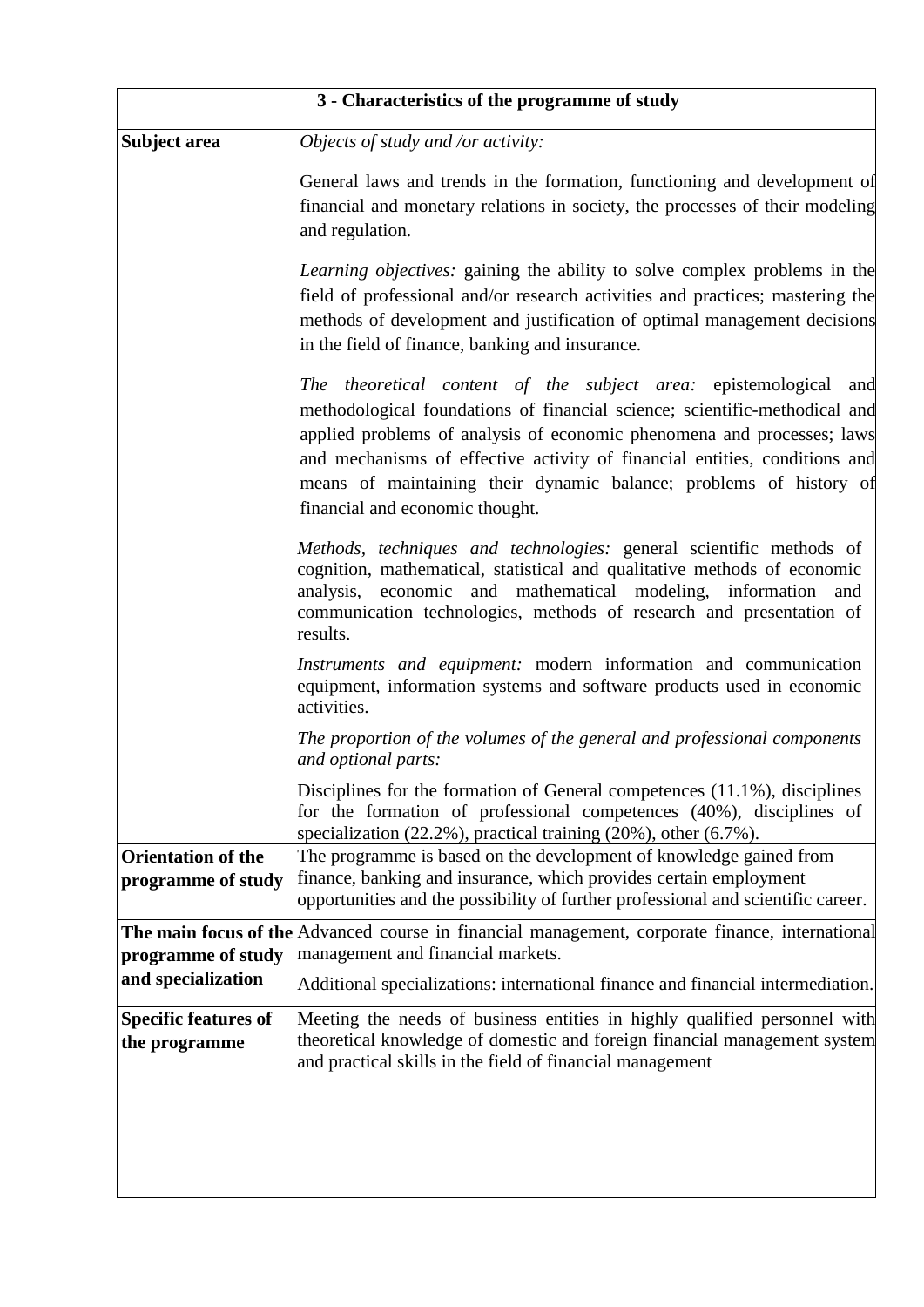| 4 - Eligibility of graduates |                                                                            |  |  |
|------------------------------|----------------------------------------------------------------------------|--|--|
|                              | to employment and further studying                                         |  |  |
| <b>Suitability for</b>       | The graduate is able to perform the following professional work for        |  |  |
| employment                   | such groups (According to the National Classification of Professions       |  |  |
|                              | ДК 003: 2010): heads of enterprises, institutions and organizations;       |  |  |
|                              | heads of small enterprises without a management apparatus;                 |  |  |
|                              | managers (managers) of enterprises, institutions, organizations and        |  |  |
|                              | their divisions; teachers; other professionals; other specialists. List of |  |  |
|                              | posts:                                                                     |  |  |
|                              | - Ministry of Finance of Ukraine, city financial departments, district,    |  |  |
|                              | city (cities of regional subordination), district in cities, financial     |  |  |
|                              | departments (main: economist, accountant, auditor-inspector; senior:       |  |  |
|                              | economist, accountant, auditor-inspector; leading: economist,              |  |  |
|                              | auditor-inspector, specialists, economists; economist 1 category,          |  |  |
|                              | auditor-inspector, etc.);                                                  |  |  |
|                              | - State fiscal service of Ukraine, state financial services in regions,    |  |  |
|                              | cities, districts (main, leading, senior: auditors, etc.);                 |  |  |
|                              | - The Ministry, Department, departments and departments of local           |  |  |
|                              | public administrations and Executive committees of local councils          |  |  |
|                              |                                                                            |  |  |
|                              | (chief accountants, economists, inspectors-auditors; leading;              |  |  |
|                              | economists, inspectors-auditors; senior; accountants, economists,          |  |  |
|                              | $etc.$ );                                                                  |  |  |
|                              | - enterprises, institutions and organizations of all branches of           |  |  |
|                              | material production of various forms of ownership and management           |  |  |
|                              | (head. sectors, main, leading, senior economists, etc.);                   |  |  |
|                              | - budget organizations and institutions (Deputy head of Department,        |  |  |
|                              | chief: accountant, economist; leading: accountant, economist; senior:      |  |  |
|                              | accountant, economist, etc.);                                              |  |  |
|                              | - The pension Fund of Ukraine, the main departments of the Pension         |  |  |
|                              | Fund, regions, offices of the Pension Fund in cities and regions           |  |  |
|                              | (Deputy head of Department, chief: accountant, economist; leading:         |  |  |
|                              | accountant, economist, etc.);                                              |  |  |
|                              | - State employment service of Ukraine, regional, city and district         |  |  |
|                              | employment centers (Deputy head of Department, chief: accountant,          |  |  |
|                              | economist; leading: accountant, economist, etc.); - social insurance       |  |  |
|                              | Fund for temporary disability, the Executive Directorate of the Fund,      |  |  |
|                              | the Executive Directorate of the Fund in the regions, cities and           |  |  |
|                              | districts (Deputy head of the Department, chief: accountant,               |  |  |
|                              | economist; leading: accountant, economist, etc.);                          |  |  |
|                              | - Social insurance Fund against industrial accidents and occupational      |  |  |
|                              | diseases of Ukraine, the Executive Directorate of the Fund, the            |  |  |
|                              | Executive Directorate of the Fund in the regions, districts and cities     |  |  |
|                              | of regional importance (Deputy head of Department, chief:                  |  |  |
|                              | accountant, economist; leading: accountant, economist; etc.);              |  |  |
|                              | - State Treasury service of Ukraine (chief specialist, chief Treasurer,    |  |  |
|                              | leading specialist, leading Treasurer, specialist of 1 category);          |  |  |
|                              | - Management of the state Treasury of Ukraine in areas (Deputy             |  |  |
|                              |                                                                            |  |  |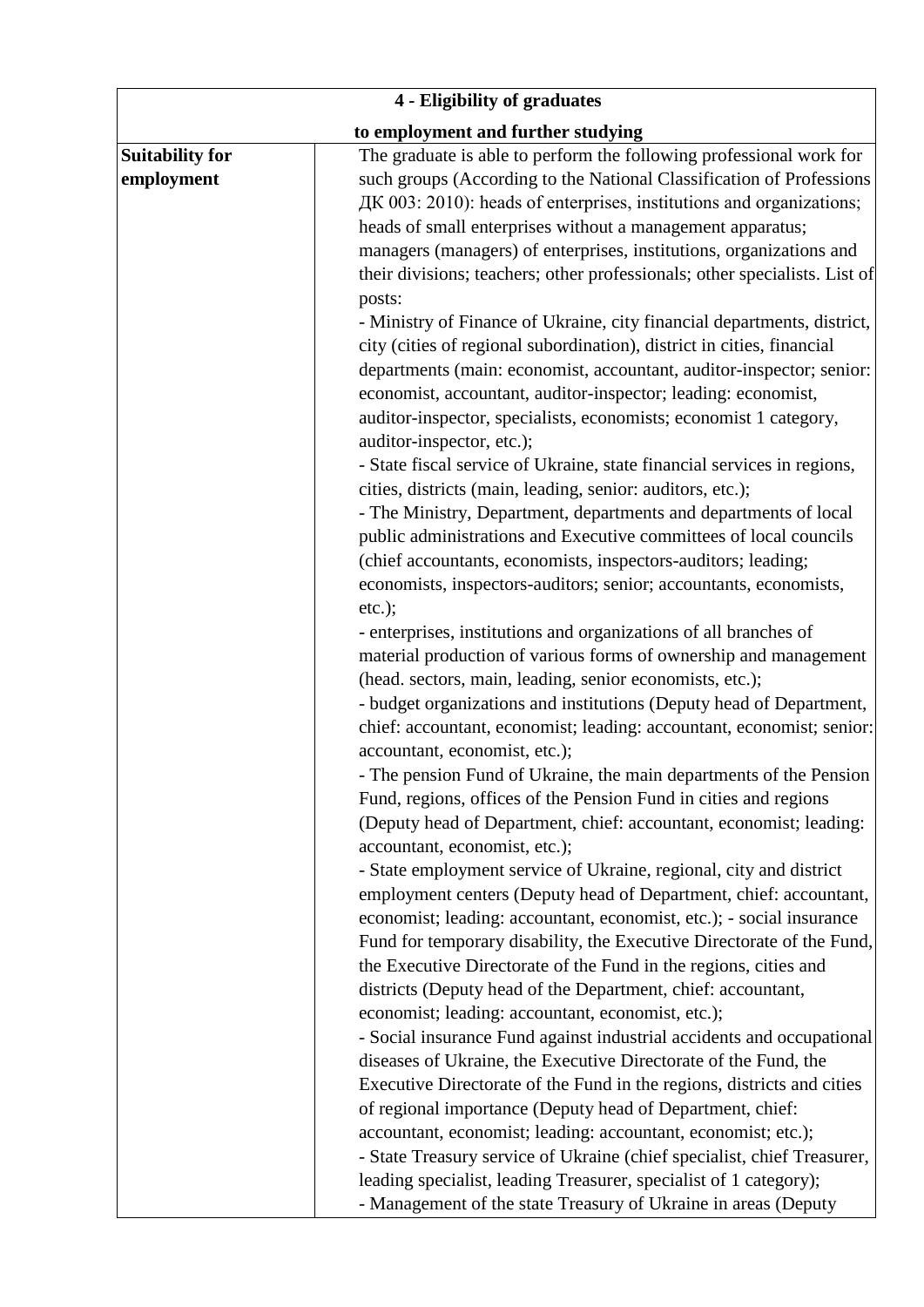|                            |       | head of Department, chief specialist, chief Treasurer, leading                                                                             |  |
|----------------------------|-------|--------------------------------------------------------------------------------------------------------------------------------------------|--|
|                            |       | specialist, leading Treasurer, specialist of 1 category);                                                                                  |  |
|                            |       | - district and city departments of the state Treasury of Ukraine (head                                                                     |  |
|                            |       | of Department, chief specialist, chief Treasurer, leading specialist,                                                                      |  |
|                            |       | leading Treasurer, specialist of 1 category);                                                                                              |  |
|                            |       | - State Commission on regulation of financial services markets of                                                                          |  |
|                            |       | Ukraine (head of Department, Deputy head of Department, head of                                                                            |  |
|                            |       | Department, Deputy head of Department, head of Department,                                                                                 |  |
|                            |       | Deputy head of Department, leading specialist, specialist);                                                                                |  |
|                            |       | commercial banks (leading specialist of the Department of                                                                                  |  |
|                            |       | economic security, specialist of the Department of economic                                                                                |  |
|                            |       | security); - investment companies (leading specialist in risk                                                                              |  |
|                            |       | assessment, specialist in risk assessment);                                                                                                |  |
|                            |       | - industrial enterprises and their associations (leading specialist of                                                                     |  |
|                            |       | risk management Department, specialist of risk management                                                                                  |  |
|                            |       | Department);                                                                                                                               |  |
|                            |       | - insurance and reinsurance companies (head of the Board, Deputy                                                                           |  |
|                            |       | Chairman of the Board, head of Department (management), head of                                                                            |  |
|                            |       | Department, insurance Manager, leading specialist, specialist, 10                                                                          |  |
|                            |       | Director of the branch (representative office), leading Manager, risk                                                                      |  |
|                            |       | appraiser( underwriter), leading risk appraiser (lead underwriter);                                                                        |  |
|                            |       | - brokerage companies (company director, deputy director of the                                                                            |  |
|                            |       | company, chief broker, head of department, leading broker, broker);                                                                        |  |
|                            |       | - The state accumulative pension Fund and non-state pension funds                                                                          |  |
|                            |       | (the head of Department, the Deputy head of Department, the head                                                                           |  |
|                            |       | of Department, the Deputy head of Department, heads of                                                                                     |  |
|                            |       | departments, leading experts).                                                                                                             |  |
| <b>Further learning</b>    |       | Postgraduate education, namely, has the opportunity to study under the                                                                     |  |
|                            |       | program FQ-EHEA-the third cycle                                                                                                            |  |
|                            |       | 5 – Teaching and assessment                                                                                                                |  |
| <b>Teaching and</b>        |       | Lectures, laboratory works, seminars, practical classes, independent work on                                                               |  |
| learning                   |       | the basis of textbooks and abstracts, professional projects, consultations with                                                            |  |
|                            |       | teachers, preparation of final qualifying work.                                                                                            |  |
|                            |       |                                                                                                                                            |  |
| <b>Assessment</b>          |       | Cumulative score-rating system, which provides for the evaluation of students                                                              |  |
|                            |       | for all types of classroom and extracurricular educational activities (control                                                             |  |
|                            |       | work, individual settlement work, modular control), semester tests and exams,                                                              |  |
|                            |       | protection of practice reports, protection of coursework and final qualifying                                                              |  |
|                            | work. |                                                                                                                                            |  |
|                            |       | 6 - Programme competencies                                                                                                                 |  |
| <b>Integral competence</b> |       | Obtaining knowledge and skills in the field of Finance, banking and                                                                        |  |
|                            |       | insurance at the macro and micro levels, which will provide an                                                                             |  |
|                            |       | opportunity to independently carry out research of financial systems,                                                                      |  |
|                            |       | to solve complex and specialized management tasks, scientific and<br>applied problems in the implementation of innovations in professional |  |
|                            |       | activities in a dynamic environment, to apply the acquired                                                                                 |  |
|                            |       | competence in positions in the field of Finance of enterprises,                                                                            |  |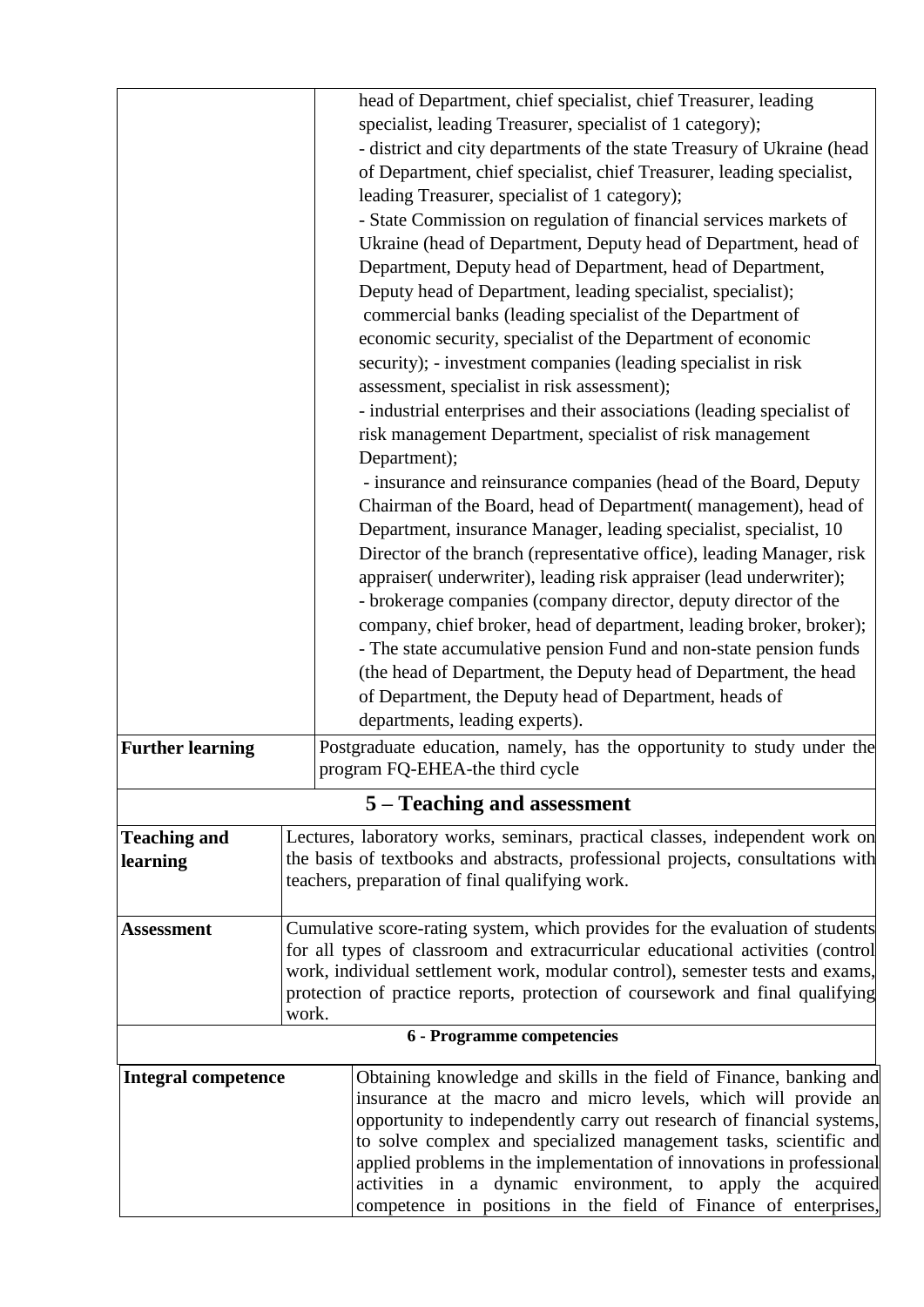|                                                         | banking institutions, public Finance and insurance organizations.                                                                                                                  |                                                                                                                                                                                                                                                                                                                                                                                                                                                                                                      |  |
|---------------------------------------------------------|------------------------------------------------------------------------------------------------------------------------------------------------------------------------------------|------------------------------------------------------------------------------------------------------------------------------------------------------------------------------------------------------------------------------------------------------------------------------------------------------------------------------------------------------------------------------------------------------------------------------------------------------------------------------------------------------|--|
| General competences (GC)                                | $GC-1$                                                                                                                                                                             | <b>Ethical guidelines.</b> Compliance with ethical principles in<br>terms of professional integrity. Ability to act with social<br>responsibility and public consciousness.                                                                                                                                                                                                                                                                                                                          |  |
|                                                         | $GC-2$                                                                                                                                                                             | Ability to make informed decisions. Ability to search,<br>process and analyze information from different sources.<br>Ability to identify, formulate and solve problems.                                                                                                                                                                                                                                                                                                                              |  |
|                                                         | $GC-3$<br><b>Flexible thinking.</b> Knowledge and understanding of the<br>subject area and understanding of the profession. Ability to<br>apply knowledge in practical situations. |                                                                                                                                                                                                                                                                                                                                                                                                                                                                                                      |  |
|                                                         | $GC-4$                                                                                                                                                                             | <b>Civil position.</b> Understanding the laws of socio-political,<br>cultural and economic development of Ukraine in the world<br>community, awareness of their professional, social, civic role<br>in these processes; awareness of personal responsibility for<br>the team to which you belong, the fate of their country.                                                                                                                                                                         |  |
|                                                         | $GC-5$                                                                                                                                                                             | <b>Organizational skills.</b> The ability to organize their own<br>activities and effectively manage time.                                                                                                                                                                                                                                                                                                                                                                                           |  |
|                                                         | $GC-6$                                                                                                                                                                             | <b>Popularization skills.</b> Ability to give an oral presentation and<br>write an understandable article on the results of the research,<br>as well as modern concepts in Finance, banking and<br>insurance for the General public (non-professionals).                                                                                                                                                                                                                                             |  |
| Professional competences of  PC-1<br>the specialty (PC) |                                                                                                                                                                                    | Deep knowledge and understanding. The ability to<br>professionally apply theoretical knowledge in practical<br>business activities, to develop a program of financial<br>research, to correctly and appropriately use research methods,<br>to diagnose the financial condition and financial results of<br>business entities, to evaluate and effectively manage the<br>investment portfolio of financial intermediaries, to develop<br>personal, individual and corporate insurance programs and to |  |
|                                                         | $PC-2$                                                                                                                                                                             | determine their financial component.<br>Complex problem solving. Ability to formulate, analyze and<br>synthesize solutions to scientific problems on a practical level<br>by developing and optimizing financial solutions.                                                                                                                                                                                                                                                                          |  |
|                                                         | $PC-3$                                                                                                                                                                             | <i>Modeling.</i> Ability to use modern methods and models in the<br>system of financial diagnostics and financial forecasting of<br>business entities.                                                                                                                                                                                                                                                                                                                                               |  |
|                                                         | $PC-4$                                                                                                                                                                             | Communication<br>skills.<br>Ability<br>communicate<br>to<br>with<br>colleagues in the field regarding scientific achievements, both<br>at the General level and at the professional level, ability to<br>make oral and written reports, discuss scientific topics in<br>native and English languages. Ability to understand the ways<br>of practical use of communication skills, effectively applying<br>communication concepts.                                                                    |  |
|                                                         | $PC-5$                                                                                                                                                                             | <b>Research skills.</b> Ability to formulate (making presentations,<br>presenting reports) new hypotheses and scientific problems in<br>the field of Finance, banking and insurance, to choose the<br>appropriate directions and appropriate methods to solve them,                                                                                                                                                                                                                                  |  |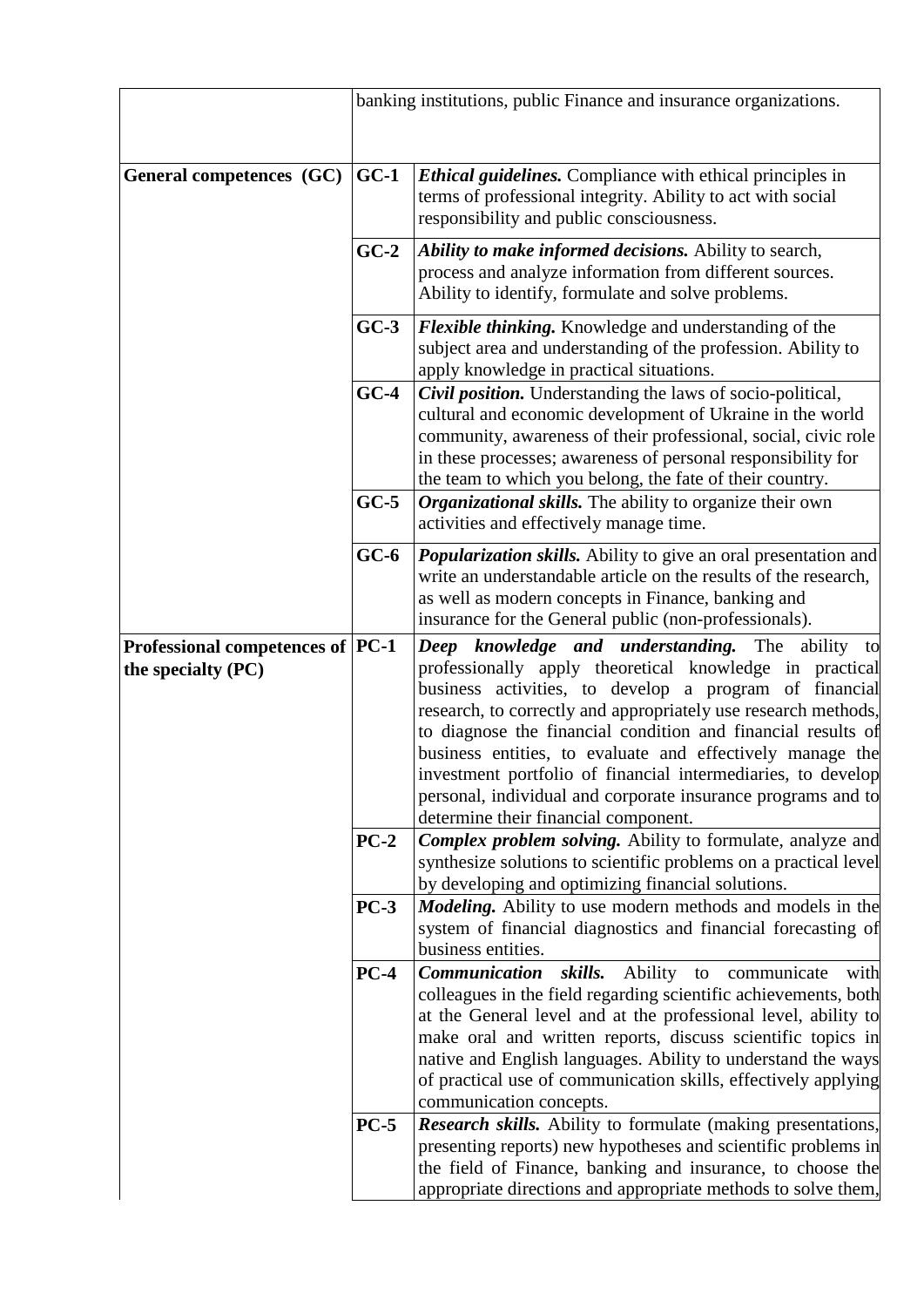|                                |                | taking into account the available resources.                                                                       |  |  |
|--------------------------------|----------------|--------------------------------------------------------------------------------------------------------------------|--|--|
| $PC-6$                         |                | Ability to learn. The ability to perceive new knowledge in the                                                     |  |  |
|                                |                | field of Finance, banking and insurance and integrate them                                                         |  |  |
|                                |                | with existing ones. The ability to navigate at the level of a                                                      |  |  |
|                                |                | specialist in a particular narrow area of Finance, which lies                                                      |  |  |
|                                |                | outside the chosen specialization.                                                                                 |  |  |
|                                | $PC-7$         | <b>Critical thinking.</b> Understanding the factors that have a                                                    |  |  |
|                                |                | positive or negative impact on communication and the ability                                                       |  |  |
|                                |                | identify<br>and address<br>these<br>factors<br>specific<br>in<br>to                                                |  |  |
|                                |                | communication situations.                                                                                          |  |  |
|                                | <b>PC-8</b>    | Teaching skills. The ability to analyze the ways in which                                                          |  |  |
|                                |                | teaching skills are used in practice, effectively applying basic                                                   |  |  |
|                                |                | pedagogical concepts.                                                                                              |  |  |
|                                | $PC-9$         | <b>Mentoring and leadership skills.</b> Ability to be a mentor of                                                  |  |  |
|                                |                | Junior colleagues in improving teaching skills.                                                                    |  |  |
|                                |                | <b>PC-10</b> <i>Ability to analyze and synthesize.</i> Ability to analyze and                                      |  |  |
|                                |                | formulate conclusions (diagnosis) for different types of                                                           |  |  |
|                                |                | complex management tasks in enterprises, institutions and                                                          |  |  |
|                                |                | organizations.                                                                                                     |  |  |
|                                |                | APC-1 For specialization "International Finance": knowledge of                                                     |  |  |
|                                |                | basic approaches to financial management of international                                                          |  |  |
|                                |                | business entities and the ability to solve non-standard                                                            |  |  |
|                                |                | problems, to make optimal decisions in atypical conditions,                                                        |  |  |
|                                |                | to apply modern economic and mathematical methods for                                                              |  |  |
|                                |                | fundamental and applied research in the field of international                                                     |  |  |
|                                |                | Finance.                                                                                                           |  |  |
| <b>Additional professional</b> |                | $APC-2$ For the specialization "Financial Intermediation": the                                                     |  |  |
| competences of                 |                | knowledge of the basic fundamentals of professional activity<br>in the financial market, commercial and Commission |  |  |
| specializations                |                | activities involving securities; the ability to make the best                                                      |  |  |
|                                |                | decisions, evaluate and effectively manage the investment                                                          |  |  |
|                                |                | portfolio of financial intermediaries, to develop a                                                                |  |  |
|                                |                | personalized,<br>individual<br>and<br>corporate programs<br>and                                                    |  |  |
|                                |                | investment activities.                                                                                             |  |  |
|                                |                |                                                                                                                    |  |  |
|                                |                | 7 – Programme learning outcomes                                                                                    |  |  |
| <b>Knowledge and</b>           | <b>PLO-K-1</b> | Knowledge and understanding of theoretical, methodological                                                         |  |  |
| understanding (PLO-K)          |                | and practical tools in the study of modern financial and                                                           |  |  |
|                                |                | economic processes and phenomena                                                                                   |  |  |
|                                | <b>PLO-K-2</b> | Knowledge of key concepts and facts of theoretical and                                                             |  |  |
|                                |                | methodological foundations of corporate governance,                                                                |  |  |
|                                |                | peculiarities of functioning of corporations and business                                                          |  |  |
|                                |                | companies of corporate type, specifics of formation and                                                            |  |  |
| <b>PLO-K-3</b>                 |                | development of share capital and corporate property.                                                               |  |  |
|                                |                | Understanding the nature and functions of the financial                                                            |  |  |
|                                |                | services market, the structure and segments of the financial                                                       |  |  |
|                                |                | services market (the world and Ukraine), the theoretical                                                           |  |  |
|                                |                | foundations of the territorial organization of the financial                                                       |  |  |
|                                |                | services market, the financial services market infrastructure,                                                     |  |  |
|                                |                | legislation to regulate the financial services market in                                                           |  |  |
|                                |                | Ukraine.                                                                                                           |  |  |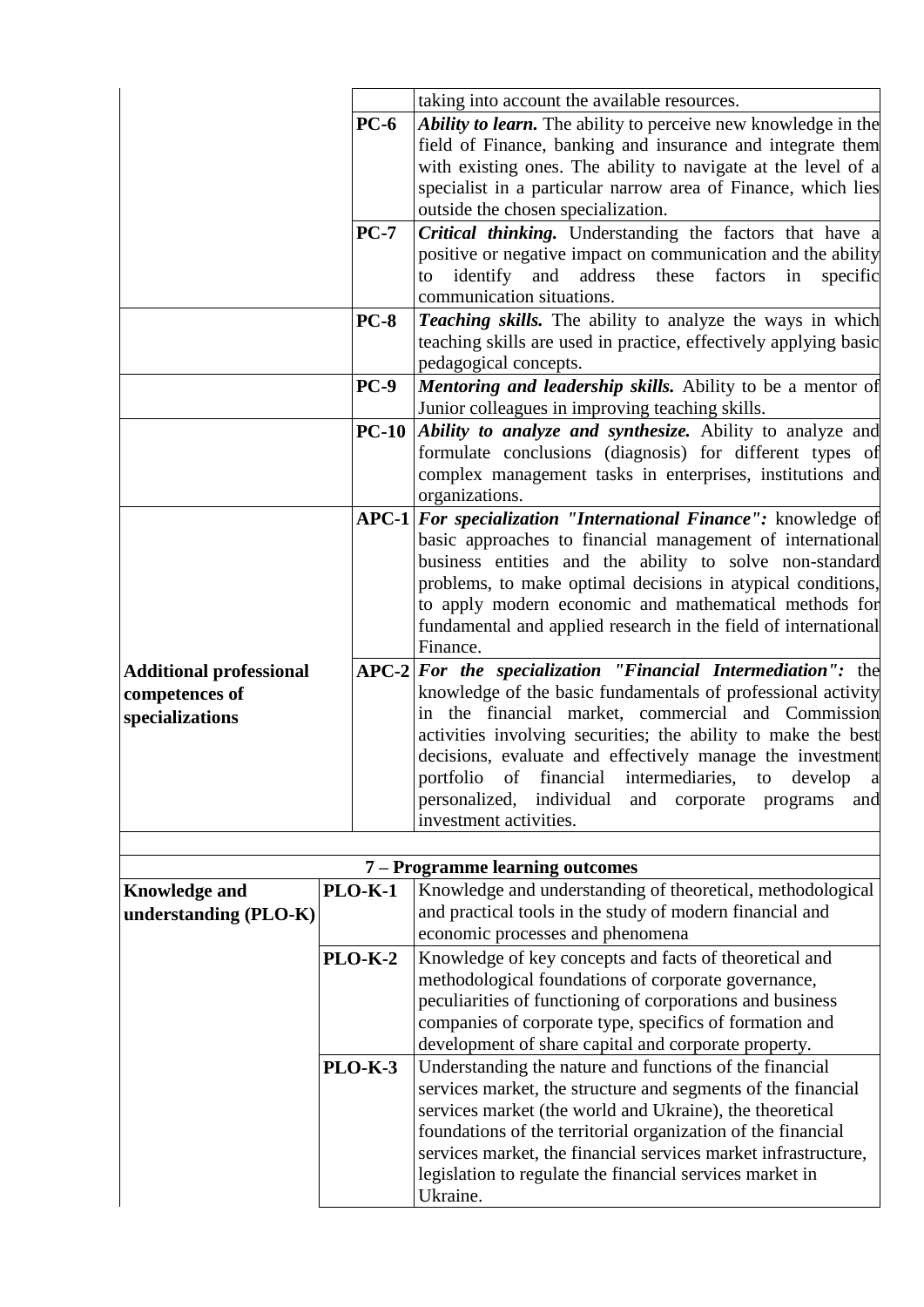| <b>PLO-K-4</b>                          | Knowledge of economic content, objectives and principles of                                                           |  |  |  |
|-----------------------------------------|-----------------------------------------------------------------------------------------------------------------------|--|--|--|
|                                         | financial planning; methods of financial planning; features of                                                        |  |  |  |
|                                         | the organization of financial planning in the enterprise;                                                             |  |  |  |
|                                         | budget management systems in the enterprise; methods of                                                               |  |  |  |
|                                         | budgeting in the enterprise                                                                                           |  |  |  |
| <b>PLO-K-5</b>                          | Knowledge of the theory, methodology and practice of                                                                  |  |  |  |
|                                         | functioning and management of investment processes in                                                                 |  |  |  |
|                                         | micro-, meso-and macro-environment of economic entities                                                               |  |  |  |
| <b>Additionally for</b>                 | APLO-K-1 For specialization "International Finance": knowledge of                                                     |  |  |  |
| specializations                         | the essence of international management, the essence and                                                              |  |  |  |
|                                         | stages of strategic planning in an international firm; the                                                            |  |  |  |
|                                         | essence of communication technologies and the formation of                                                            |  |  |  |
|                                         | the company's image in the international market                                                                       |  |  |  |
|                                         | APLO-K-2 For specialization "Financial Intermediation": knowledge                                                     |  |  |  |
|                                         | of institutional and legal basis of financial intermediation and                                                      |  |  |  |
|                                         | portfolio investment in the financial sector, features of the                                                         |  |  |  |
|                                         | formation of the resource base and directions of investment                                                           |  |  |  |
|                                         | of attracted resources by financial intermediaries                                                                    |  |  |  |
| <b>PLO-A-1</b><br><b>Application of</b> | Ability to analyze the state of the financial sphere of                                                               |  |  |  |
| knowledge                               | functioning of economic entities, using the achievements of                                                           |  |  |  |
| and understandings                      | modern world and domestic science; ability to carry out                                                               |  |  |  |
| $(PLO-A)$                               | operations of analysis, classification, generalization and                                                            |  |  |  |
|                                         | comparison of theoretical positions of various financial and                                                          |  |  |  |
|                                         | economic paradigms                                                                                                    |  |  |  |
| <b>PLO-A-2</b>                          | Implementation of work with information of financial and                                                              |  |  |  |
|                                         | legal nature to make the necessary decisions; the ability to                                                          |  |  |  |
|                                         | use information technology in Finance to perform practical                                                            |  |  |  |
|                                         | tasks in the field of professional activity                                                                           |  |  |  |
| <b>PLO-A-3</b>                          | Ability to make effective decisions in the management of<br>joint-stock companies; analyze the state of the corporate |  |  |  |
|                                         | sector in the economies of developed countries and countries                                                          |  |  |  |
|                                         | with economies in transition; manage share capital                                                                    |  |  |  |
| PLO-A-4                                 | Ability to explain the wide range of financial and economic                                                           |  |  |  |
|                                         | processes that occur in the enterprise and in the country,                                                            |  |  |  |
|                                         | identify and understand the changes that occur in the                                                                 |  |  |  |
|                                         | financial markets                                                                                                     |  |  |  |
| <b>PLO-A-5</b>                          | Ability to develop optimal investment portfolio structure,                                                            |  |  |  |
|                                         | analyze simple and complex derivative financial instruments                                                           |  |  |  |
|                                         | debt financial instruments and structure equity.                                                                      |  |  |  |
| <b>PLO-A-6</b>                          | The ability to present comprehensive information, to present                                                          |  |  |  |
|                                         | the idea briefly and clearly, using different types of                                                                |  |  |  |
|                                         | communication in the Ukrainian language; popular to explain                                                           |  |  |  |
|                                         | the essence of the economic problem (problem), the idea, the                                                          |  |  |  |
|                                         | method of solution and the result; the ability to use in                                                              |  |  |  |
|                                         | professional activities at least one foreign language                                                                 |  |  |  |
| <b>PLO-A-7</b>                          | Ability to use financial instruments to attract investments;                                                          |  |  |  |
|                                         | evaluate and analyze investment policy, investment portfolios                                                         |  |  |  |
|                                         | and investment projects                                                                                               |  |  |  |
| <b>PLO-A-8</b>                          | The ability to apply economic and mathematical methods in                                                             |  |  |  |
|                                         | the process of solving professional problems of financial                                                             |  |  |  |
|                                         | content                                                                                                               |  |  |  |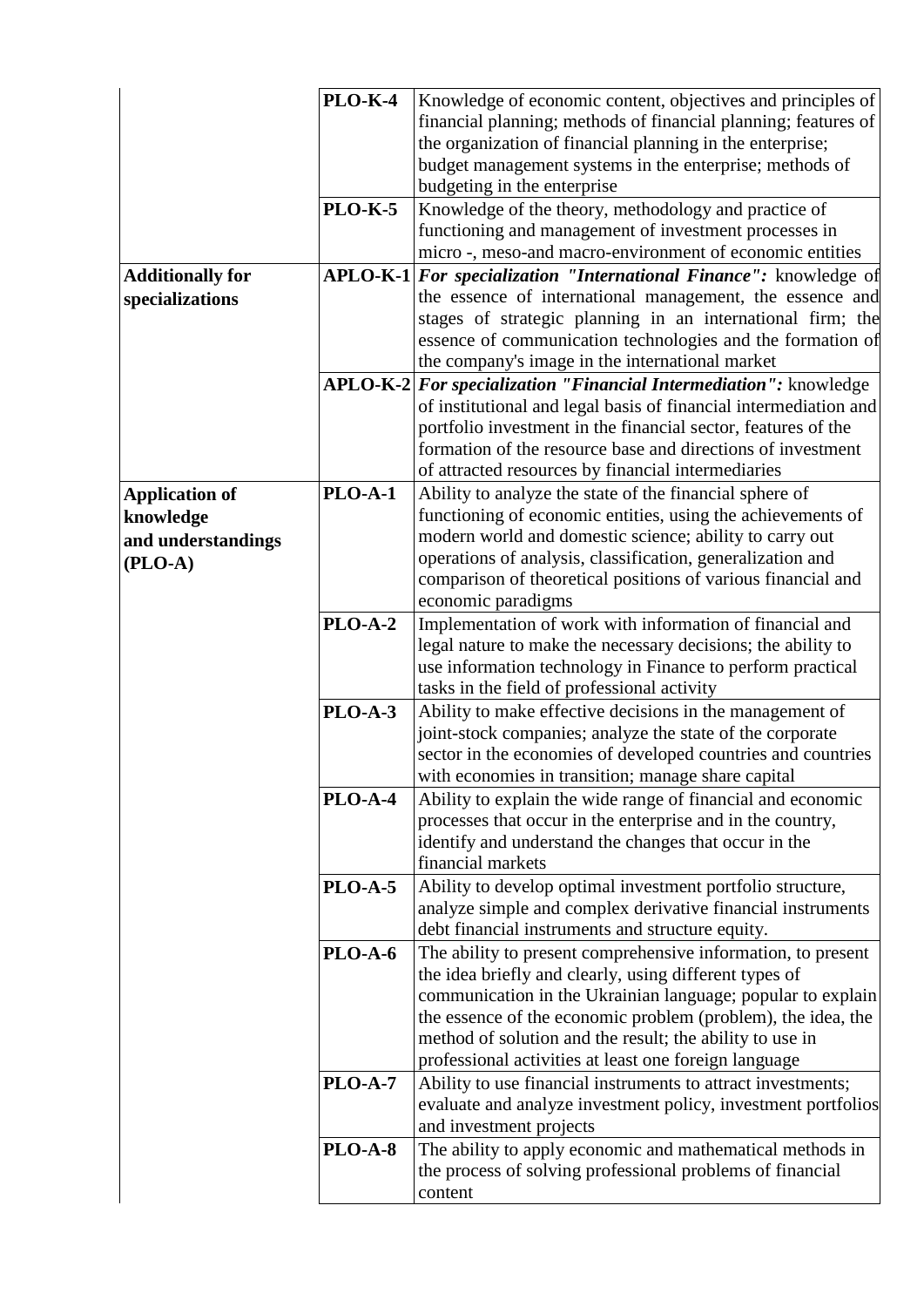|                         | PLO-A-9<br>Ability to find effective ways of using financial instruments                           |                                                                                                 |  |  |  |
|-------------------------|----------------------------------------------------------------------------------------------------|-------------------------------------------------------------------------------------------------|--|--|--|
|                         | and mechanisms of control and regulation of financial and                                          |                                                                                                 |  |  |  |
|                         |                                                                                                    | economic processes                                                                              |  |  |  |
|                         |                                                                                                    | <b>PLO-A-10</b> Ability to assess the effectiveness of securities<br>and                        |  |  |  |
|                         |                                                                                                    | investment portfolio management; determine the feasibility                                      |  |  |  |
|                         |                                                                                                    | of restructuring the investment portfolio, taking into account                                  |  |  |  |
|                         |                                                                                                    | potential costs                                                                                 |  |  |  |
| <b>Additionally for</b> |                                                                                                    | $APLO-A-1$ <i>For specialization "International Finance"</i> : the ability to                   |  |  |  |
| specializations         |                                                                                                    | analyze the external environment and determine the direction                                    |  |  |  |
|                         |                                                                                                    | of international management; apply modern methods of                                            |  |  |  |
|                         |                                                                                                    | strategic planning and organization of international firms,                                     |  |  |  |
|                         |                                                                                                    | management of international business projects; use the best                                     |  |  |  |
|                         |                                                                                                    | foreign business management experience in international                                         |  |  |  |
|                         |                                                                                                    | firms.                                                                                          |  |  |  |
|                         |                                                                                                    | $APLO-A-2 To specialize in Financial international$ in Financial intermediation: the ability to |  |  |  |
|                         |                                                                                                    | analyze the performance of financial intermediaries, their                                      |  |  |  |
|                         |                                                                                                    | income and expenses; to develop and justify investment                                          |  |  |  |
|                         |                                                                                                    | policy for a financial intermediary                                                             |  |  |  |
|                         |                                                                                                    | 8 – Resource support for the implementation of the programme                                    |  |  |  |
| <b>Staffing</b>         |                                                                                                    | Staffing of the educational program consists of the faculty of the                              |  |  |  |
|                         |                                                                                                    | Department of Finance and Economics of the faculty of information                               |  |  |  |
|                         | technology and management. The teaching staff of the Department of                                 |                                                                                                 |  |  |  |
|                         | information technologies and mathematical disciplines of the faculty of                            |                                                                                                 |  |  |  |
|                         |                                                                                                    | information technology and management; the Department of English                                |  |  |  |
|                         |                                                                                                    | language and translation of the Institute of Philology, the Department of                       |  |  |  |
|                         | General, age and pedagogical psychology of the Institute of human rights                           |                                                                                                 |  |  |  |
|                         | are involved in teaching of individual disciplines in accordance with their                        |                                                                                                 |  |  |  |
|                         | competence and experience.                                                                         |                                                                                                 |  |  |  |
|                         | The practice-oriented nature of the educational program involves a wide                            |                                                                                                 |  |  |  |
|                         | participation of practitioners, corresponding to the direction of the                              |                                                                                                 |  |  |  |
|                         | program, which enhances the synergetic relationship of theoretical and                             |                                                                                                 |  |  |  |
|                         | practical training.                                                                                |                                                                                                 |  |  |  |
|                         |                                                                                                    | The head of the project group and the teaching staff, which ensures its                         |  |  |  |
|                         | implementation, meets the requirements defined by the License conditions                           |                                                                                                 |  |  |  |
|                         |                                                                                                    | for the implementation of educational activities of educational institutions.                   |  |  |  |
| <b>Logistics</b>        |                                                                                                    | The educational process takes place in lecture halls, classrooms for                            |  |  |  |
|                         |                                                                                                    | practical and seminar classes and laboratories, provided with projection                        |  |  |  |
|                         |                                                                                                    | and media equipment for General use, as well as computers with                                  |  |  |  |
|                         | appropriate software for solving professional problems, and connection to<br>the                   |                                                                                                 |  |  |  |
|                         |                                                                                                    | <b>INTERNET.</b>                                                                                |  |  |  |
|                         | There are own objects of social infrastructure (dining room, canteens,                             |                                                                                                 |  |  |  |
|                         | dormitories, Assembly halls, gyms, stadium, sports grounds, medical                                |                                                                                                 |  |  |  |
| <b>Information and</b>  | center, swimming pool).<br>Official website of Kyiv Borys Grinchenko University http://kubg.edu.ua |                                                                                                 |  |  |  |
| educational-methodical  | it contains information about educational programs, educational, scientific                        |                                                                                                 |  |  |  |
|                         | and educational activities, structural units, admission rules, contacts. The                       |                                                                                                 |  |  |  |
| support                 | educational process is provided by educational and methodical complexes                            |                                                                                                 |  |  |  |
|                         | of disciplines both in printed form and in electronic form. Materials of                           |                                                                                                 |  |  |  |
|                         | educational and methodical support of disciplines of the educational                               |                                                                                                 |  |  |  |
|                         | program are stated in the e-environment. There is a library and a reading                          |                                                                                                 |  |  |  |
|                         | room with wireless Internet access. Information resources of the library on                        |                                                                                                 |  |  |  |
|                         |                                                                                                    | the educational program are formed according to the subject area and                            |  |  |  |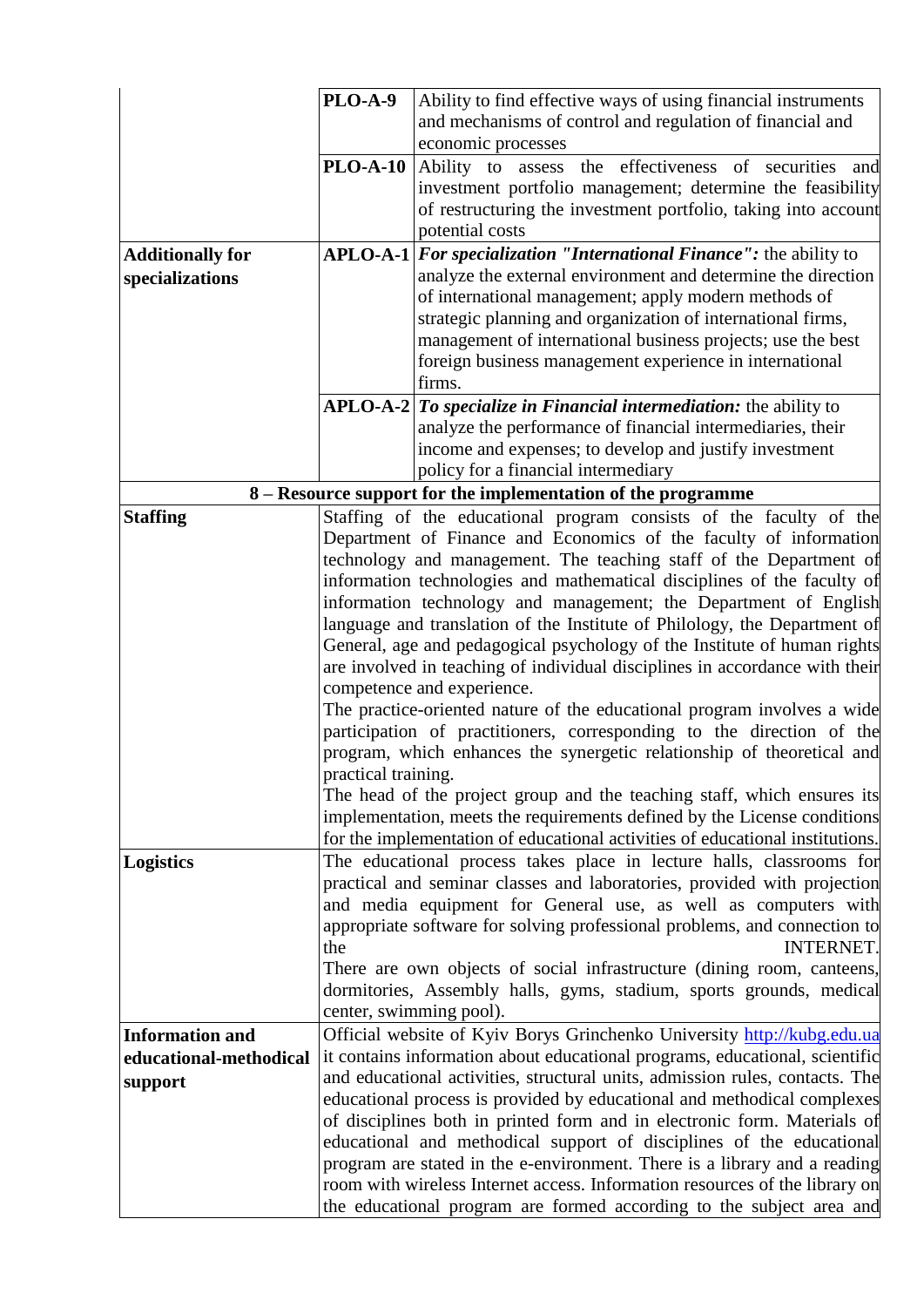| current trends of scientific research in this area.              |                                                                                                                                                                 |  |
|------------------------------------------------------------------|-----------------------------------------------------------------------------------------------------------------------------------------------------------------|--|
|                                                                  | 9 – Academic mobility                                                                                                                                           |  |
| <b>National credit mobility</b>                                  | On the basis of bilateral agreements between Kiev University named after<br>Borys Grinchenko and domestic higher education institutions-partners of<br>Ukraine. |  |
| <b>International credit</b><br>mobility                          | On the basis of bilateral agreements between Kiev University named after<br>Borys Grinchenko and higher education institutions-partners of foreign<br>countries |  |
| <b>Training of foreign</b><br>applicants for higher<br>education | n/a                                                                                                                                                             |  |

#### **ІІ. The List of the Components of the Programme of Study Social Communications and Their Logical Coherence**

| Compon<br>ent Code                                            | Components of the Programme of Study<br>(academic discipline, practice, degree paper) | <b>Credits</b><br><b>ECTS</b> | <b>Control</b> | The Form of the Final |
|---------------------------------------------------------------|---------------------------------------------------------------------------------------|-------------------------------|----------------|-----------------------|
| $\mathbf{1}$                                                  | 3                                                                                     | $\overline{\mathbf{4}}$       |                | 5                     |
|                                                               | <b>Compulsory components of PS</b>                                                    |                               |                |                       |
|                                                               | <b>Formation of General competences</b>                                               |                               |                |                       |
| ОДЗ.01                                                        | Actual problems of Finance and economy                                                |                               | $\overline{4}$ | Exam                  |
| ОДЗ.02                                                        | Foreign language of professional direction                                            |                               | $\overline{4}$ | Exam                  |
|                                                               | <b>Formation of professional competences</b>                                          |                               |                |                       |
| ОДФ.01                                                        | International financial reporting standards                                           |                               | $\mathfrak{S}$ | Exam                  |
| ОДФ.02                                                        | Big data processing and analysis                                                      |                               | 5              | Credit                |
| ОДФ.03                                                        | <b>Financial instrument</b>                                                           |                               | $\overline{4}$ | Exam                  |
| ОДФ.04                                                        | Financial modeling                                                                    |                               | $\overline{4}$ | Credit                |
| ОДФ.05                                                        | Investment strategy and portfolio analysis                                            |                               | 5              | Exam                  |
| ОДФ.06                                                        | Mergers and acquisitions                                                              |                               | $\overline{4}$ | Exam                  |
| Pedagogy and psychology of higher education<br>ОДФ.07         |                                                                                       | $\overline{4}$                |                |                       |
| ОДФ.08                                                        | Methods of teaching professional disciplines                                          |                               | $\overline{4}$ |                       |
| Total theoretical training                                    |                                                                                       |                               | 43             |                       |
|                                                               | <b>Practice</b>                                                                       |                               |                |                       |
| OT.01                                                         | Production / working practice ???                                                     |                               | 9              | Credit                |
| OTI.02<br>Production (pre-diploma)                            |                                                                                       | 9                             | Credit         |                       |
| Всього практика                                               |                                                                                       | $\overline{18}$               |                |                       |
| Certification                                                 |                                                                                       |                               |                |                       |
| OA.1                                                          | The implementation and protection of final qualifying                                 |                               | 6              |                       |
|                                                               | work of the master                                                                    |                               |                |                       |
| Total amount of the compulsory components:                    |                                                                                       |                               |                | 67                    |
| <b>Selective components of PS</b>                             |                                                                                       |                               |                |                       |
| Optional block 1 (specialization " International finance»)    |                                                                                       |                               |                |                       |
| ВДС.1.01                                                      | International entrepreneurship                                                        |                               | 7              | Credit                |
| ВДС.1.02                                                      | International financial market                                                        |                               | $\overline{5}$ | Credit                |
|                                                               | ВДС.1.03<br>International financial management                                        |                               | 5              | Credit                |
| $B\Pi.1$<br>Industrial practice by specialization             |                                                                                       | 6                             | Credit         |                       |
| Optional block 2 (specialization " Financial intermediation») |                                                                                       |                               |                |                       |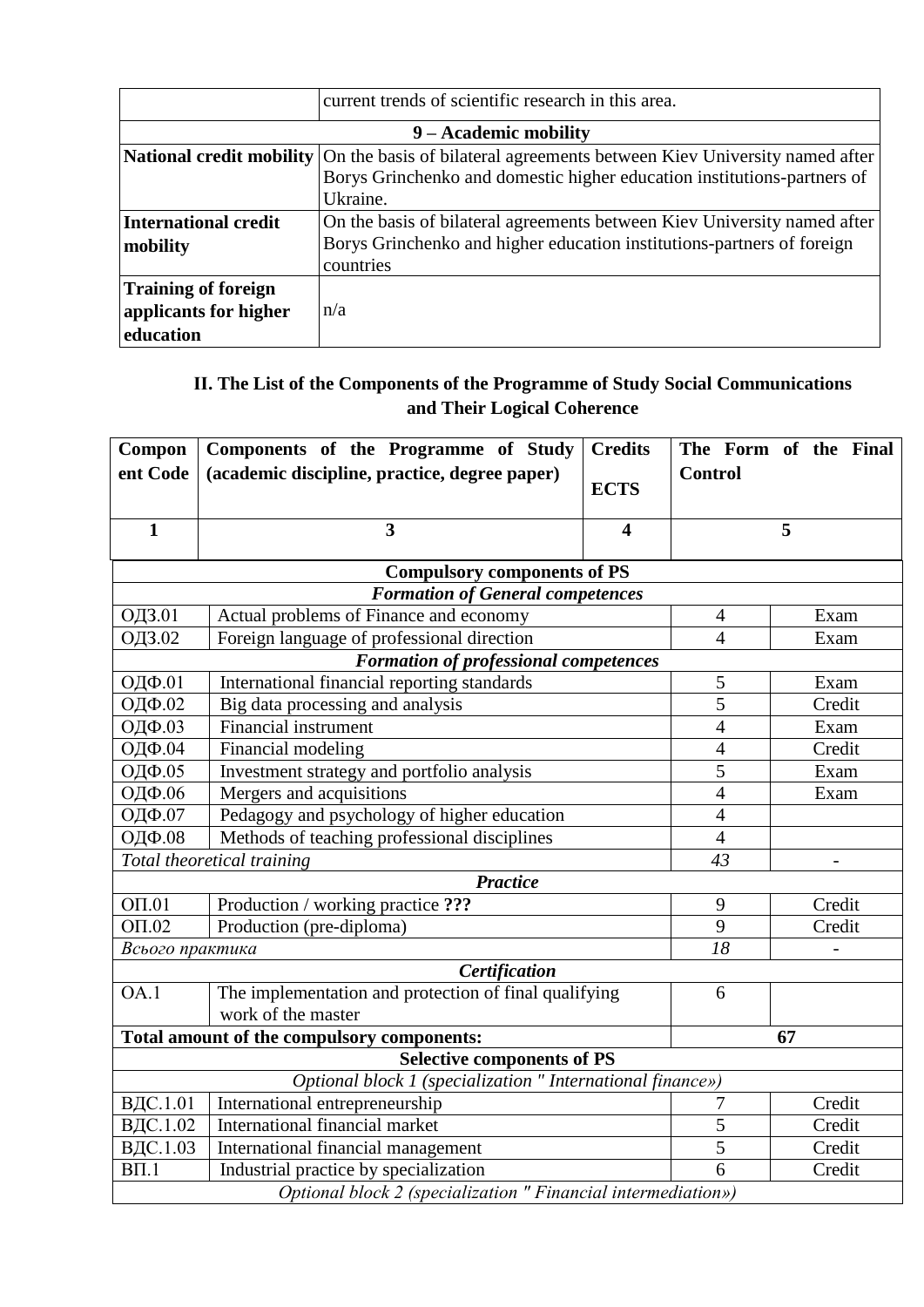| ВДС.2.01 | Financial intermediation                      | Credit |
|----------|-----------------------------------------------|--------|
| ВДС.2.02 | Valuation activity                            | Credit |
| ВДС.2.03 | Securities market                             | Credit |
| $B\Pi.2$ | Industrial practice by specialization         | Credit |
|          | Total amount of the optional components       | 23     |
|          | <b>TOTAL AMOUNT OF THE PROGRAMME OF STUDY</b> | 90     |

| <b>Year of Study 1</b>                                      |                                                                                                | <b>Year of Study 2</b>                                                                                    |
|-------------------------------------------------------------|------------------------------------------------------------------------------------------------|-----------------------------------------------------------------------------------------------------------|
| <b>Semester 1</b><br><b>Semester 2</b>                      |                                                                                                | <b>Semester 3</b>                                                                                         |
| <b>Formation of general competences</b>                     |                                                                                                |                                                                                                           |
| Actual problems of finance and<br>economy<br>4 credits      |                                                                                                |                                                                                                           |
| Foreign language of professional<br>direction<br>4 credits  |                                                                                                |                                                                                                           |
|                                                             | <b>Formation of professional competences</b>                                                   |                                                                                                           |
| International financial reporting<br>standards<br>5 credits | <b>Financial instrument</b><br>4 credits                                                       |                                                                                                           |
| Big data processing and analysis<br>5 credits               | Financial modeling<br>4 credits                                                                | <b>Manufacturing practice</b><br>9 credits                                                                |
| Investment strategy and portfolio<br>analysis<br>5 credits  | Mergers and acquisitions<br>4 credits                                                          | Industrial (pre-diploma) practice<br>9 credits                                                            |
| Pedagogy and psychology of<br>higher education<br>4 credits | Methods of teaching<br>professional disciplines<br>4 credits                                   |                                                                                                           |
|                                                             | Specialization "International Finance" / " Financial intermediation»                           |                                                                                                           |
|                                                             | The discipline of specialisation<br>5 credits<br>The discipline of specialisation<br>5 credits |                                                                                                           |
|                                                             | The discipline of specialisation<br>7 credits                                                  | Practice by specialization<br>6 credits                                                                   |
|                                                             |                                                                                                | Certification:<br>Implementation and protection of<br>final qualifying work of the<br>master<br>6 credits |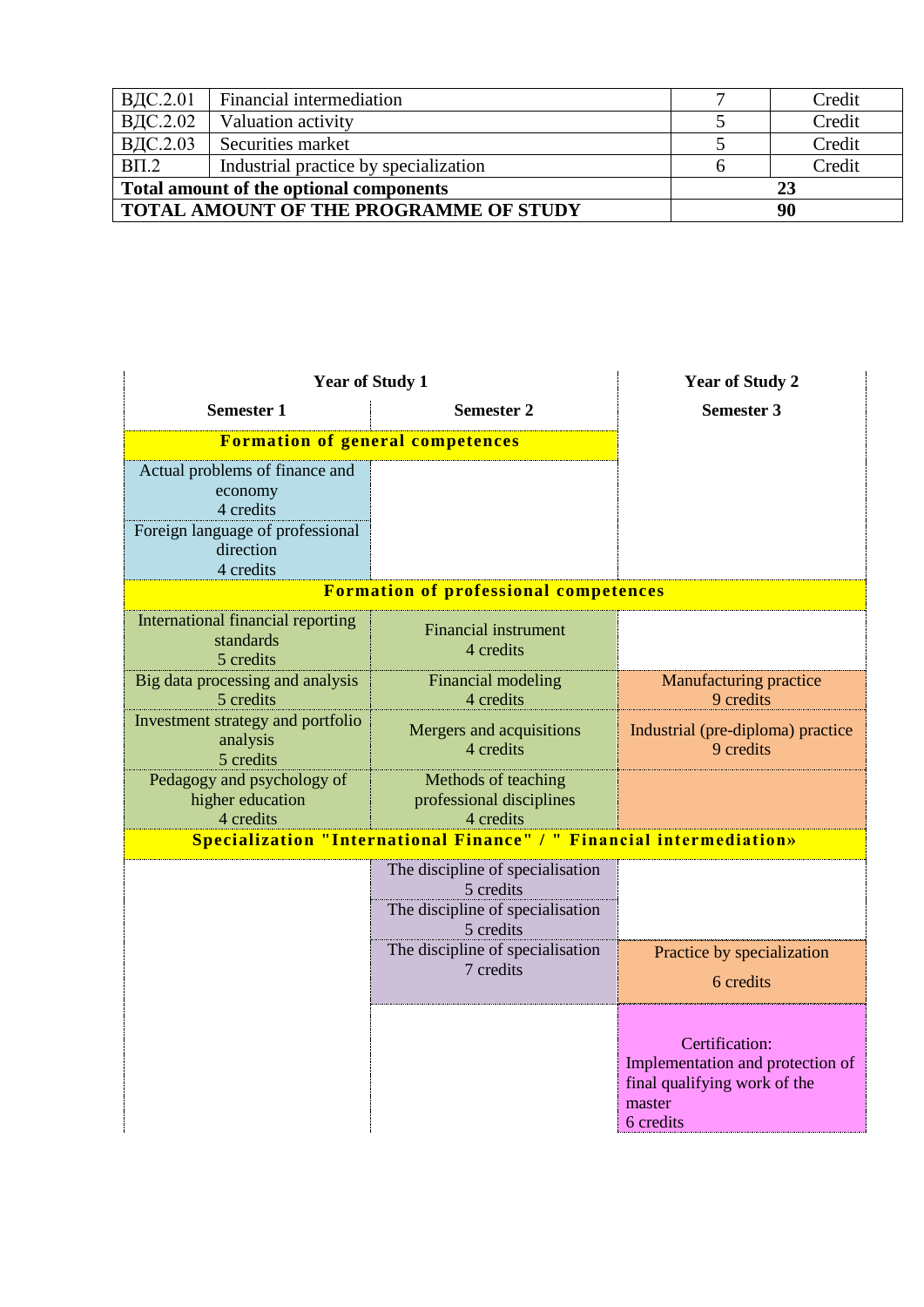#### **ІІІ. Form of Attestation of Higher Educational Learners**

Certification of graduates of the educational program of specialty 072 "Finance, banking and insurance" is carried out in the form of implementation and protection of the final qualifying Master degree paper. Certification ends with the issuance of a document of the standard model for the award of a master's degree with the qualification: "master of Finance, banking and insurance."

The attestation is performed openly and publicly.

# **ІV. Matrix of the Programme Competence Compliance with the Programme Components**

|                 | <b>ОДЗ.01</b> | ОДЗ.02    | <b>ОДЗ.03</b> | ОДФ.01    | ОДФ.02    | ОДФ.03    | ОДФ.04    | OДФ.05    | ОДФ.06    | <b>OII.01</b> | OII.02    | <b>BL1</b> | <b>B</b> .1 |
|-----------------|---------------|-----------|---------------|-----------|-----------|-----------|-----------|-----------|-----------|---------------|-----------|------------|-------------|
| GC1             | $\bullet$     | $\bullet$ |               | $\bullet$ |           |           |           |           |           | $\bullet$     | $\bullet$ | $\bullet$  | $\bullet$   |
| GC2             | $\bullet$     | $\bullet$ |               | $\bullet$ | $\bullet$ | $\bullet$ | $\bullet$ | $\bullet$ | $\bullet$ | $\bullet$     | $\bullet$ | $\bullet$  | $\bullet$   |
| GC3             | $\bullet$     | $\bullet$ | $\bullet$     | $\bullet$ | $\bullet$ | $\bullet$ | $\bullet$ | $\bullet$ | $\bullet$ | $\bullet$     | $\bullet$ | $\bullet$  | $\bullet$   |
| GC4             | $\bullet$     | $\bullet$ |               | $\bullet$ |           |           |           |           |           | $\bullet$     | $\bullet$ |            |             |
| GC5             | $\bullet$     | $\bullet$ |               | $\bullet$ | $\bullet$ | $\bullet$ | $\bullet$ | $\bullet$ | $\bullet$ | $\bullet$     | $\bullet$ | $\bullet$  | $\bullet$   |
| GC6             | $\bullet$     | $\bullet$ | $\bullet$     | $\bullet$ | $\bullet$ | $\bullet$ | $\bullet$ | $\bullet$ | $\bullet$ | $\bullet$     | $\bullet$ | $\bullet$  | $\bullet$   |
| PC1             | $\bullet$     | $\bullet$ | $\bullet$     | $\bullet$ | $\bullet$ | $\bullet$ | $\bullet$ | $\bullet$ | $\bullet$ | ٠             | $\bullet$ | $\bullet$  | ٠           |
| PC2             | $\bullet$     | $\bullet$ |               | $\bullet$ | $\bullet$ | $\bullet$ | $\bullet$ | $\bullet$ | $\bullet$ | $\bullet$     | $\bullet$ | $\bullet$  | $\bullet$   |
| PC <sub>3</sub> | $\bullet$     |           |               |           | $\bullet$ | $\bullet$ | $\bullet$ | $\bullet$ |           |               | $\bullet$ | $\bullet$  | $\bullet$   |
| PC4             | $\bullet$     | $\bullet$ | $\bullet$     | $\bullet$ |           |           |           |           |           | $\bullet$     | $\bullet$ |            |             |
| PC5             | $\bullet$     | $\bullet$ | $\bullet$     |           | $\bullet$ | $\bullet$ | $\bullet$ | $\bullet$ | $\bullet$ |               |           | $\bullet$  | ٠           |
| PC <sub>6</sub> | $\bullet$     | $\bullet$ |               | $\bullet$ | $\bullet$ | $\bullet$ | $\bullet$ | $\bullet$ | $\bullet$ | $\bullet$     | $\bullet$ | $\bullet$  | $\bullet$   |
| PC7             | $\bullet$     | $\bullet$ |               | $\bullet$ | $\bullet$ | $\bullet$ | $\bullet$ | $\bullet$ | $\bullet$ | $\bullet$     | $\bullet$ | $\bullet$  | $\bullet$   |
| PC8             | $\bullet$     | $\bullet$ | $\bullet$     |           |           |           |           |           |           | $\bullet$     | $\bullet$ | $\bullet$  |             |
| PC9             | $\bullet$     | $\bullet$ | $\bullet$     |           | $\bullet$ |           | $\bullet$ |           |           | $\bullet$     | $\bullet$ | $\bullet$  | ٠           |
| <b>PC10</b>     |               |           |               |           | $\bullet$ | $\bullet$ | $\bullet$ | $\bullet$ | $\bullet$ | $\bullet$     | $\bullet$ | $\bullet$  | $\bullet$   |
| APC1            |               |           |               | $\bullet$ | $\bullet$ | $\bullet$ | $\bullet$ | $\bullet$ | $\bullet$ | ٠             | $\bullet$ | $\bullet$  |             |
| APC2            |               |           |               | $\bullet$ | $\bullet$ | $\bullet$ | $\bullet$ | $\bullet$ | $\bullet$ | $\bullet$     | $\bullet$ |            | $\bullet$   |